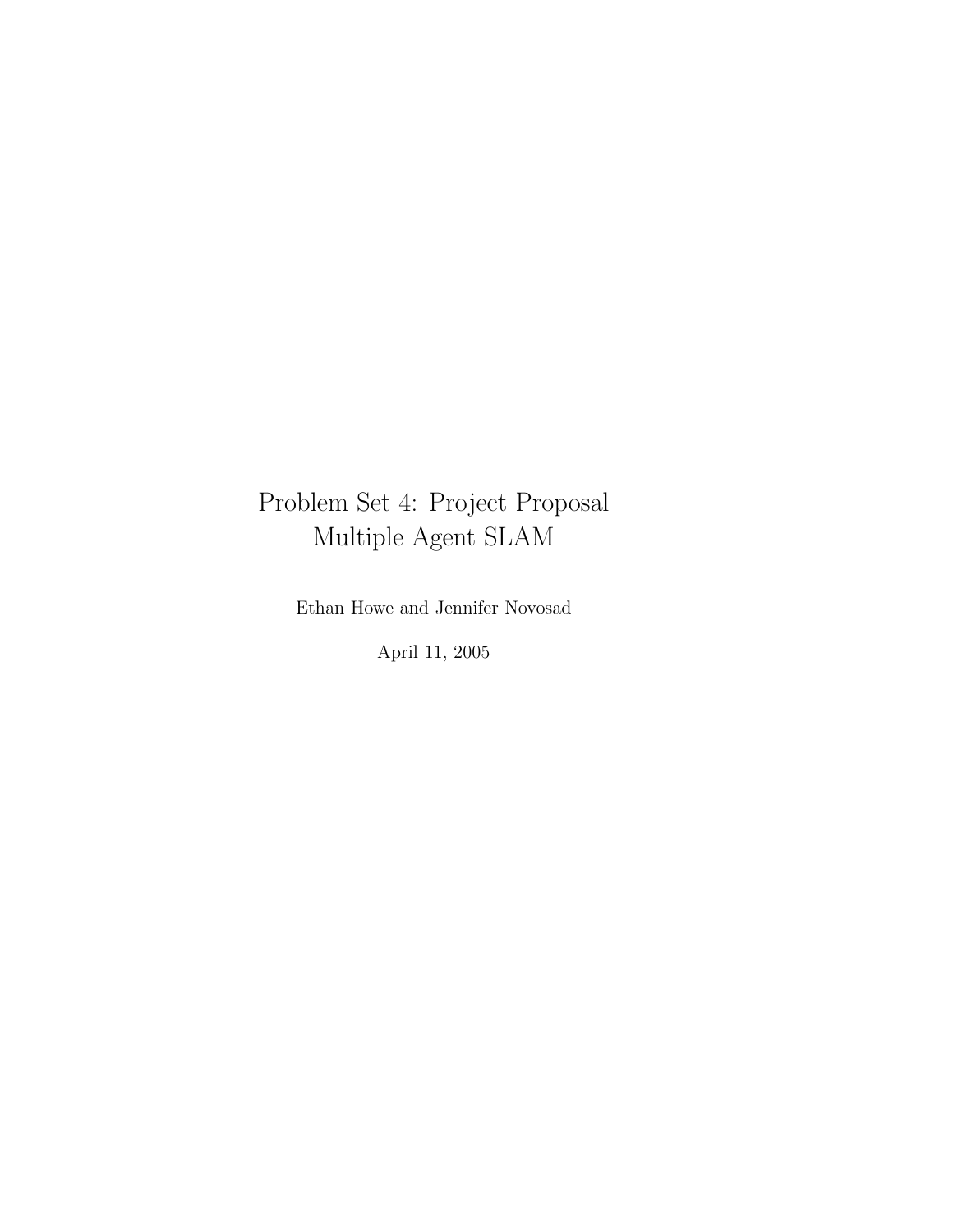## 1. INTRODUCTION

Our project involves the extension of SLAM algorithms to multiple, communicating agents. We wish to explore the best ways of utilizing robots that are cooperating to achieve specific goals, while existing in an uncertain environment and having communication limitations. For example, in planetary exploration we would like to have numerous agents both for robustness and increased utility. Those robots should be independent enough to work in the environment on their own but also should be able to share information important for achieving shared goals like a complete map or shared operations like moving a rock. Even in more mundane systems, as soon as we create more than one robot, we would like to have a strategy for both robots to benefit from the information gathered by the other. In this project, we will focus on collaborative robotic efforts utilizing SLAM rather than other avenues that have been intensely studied such as adversarial games with established maps.

## 2. PROBLEM STATEMENT AND OBJECTIVES

The problem that our project addresses is how independent agents manage pursuit of a shared goal in an unknown environment. Our plan is to implement SLAM for a single robot and an environmental testbed to interact with the robot. We will try to make our model as close to the real world as possible, having the testbed control the true positions of robots and objects, and giving noisy values back to the robot. We will not be implementing the full vision system for determining landmarks but rather will have our environment hand these objects to the robot. We will then extend this framework to multiple robots allowing communication and map reconciliation. We will implement and compare different strategies for planning and group dynamics.

# 3. PREVIOUS WORK

We will draw on the work and methods presented in lecture on SLAM and the papers detailing the implementation of SLAM algorithms. In particular, our model of integrating maps from multiple robots will be an extension of the distributed particle mapping  $(DP)$  described in paper $[2]$ . We will also look at the work done by last year's students in their presentation "SLAM for Dummies".

#### 3.1. Papers

1: "Consistent, Convergent, and Constant-Time SLAM." J. Leonard and P. Newman, 18th International Joint Conference on Artificial Intelligence (Acapulco, August 2003).

2: "DP-SLAM: Fast, Robust Simultaneous Localization and Mapping Without Predetermined Landmarks." Austin Eliazar and Ronald Parr, 18th International Joint Conference on Artificial Intelligence (Acapulco, August 2003).

### 4. SPIRALS OF WORK

For our project, we have three spirals of work. Each spiral represents a different producible in our descope plan. The lowest level spiral is our bare minimum plan, while the last spiral is our enhanced plan.

- Spiral One reimplement SLAM and a test bed for a single agent. This spiral includes the objects TestBed and Robot.
- Spiral Two extend SLAM to include multiple agents which communicate with each other. This spiral modified the TestBed and Robot classes to incorporate moving agents into SLAM. It also adds functionality for Robots to decide if they should share maps, and to share maps.
- Spiral Three extend the current system to let the Robots accomplish a simple goal, such as finding a particular object, or getting a certain number of robots to that object.

Our bare minimum plan does not add much scientific value to the community if it is easy to implement; however, unexpected difficulties result in the inability to complete any other spirals, we will learn enough about why it failed to describe possible pitfalls in a valuable way.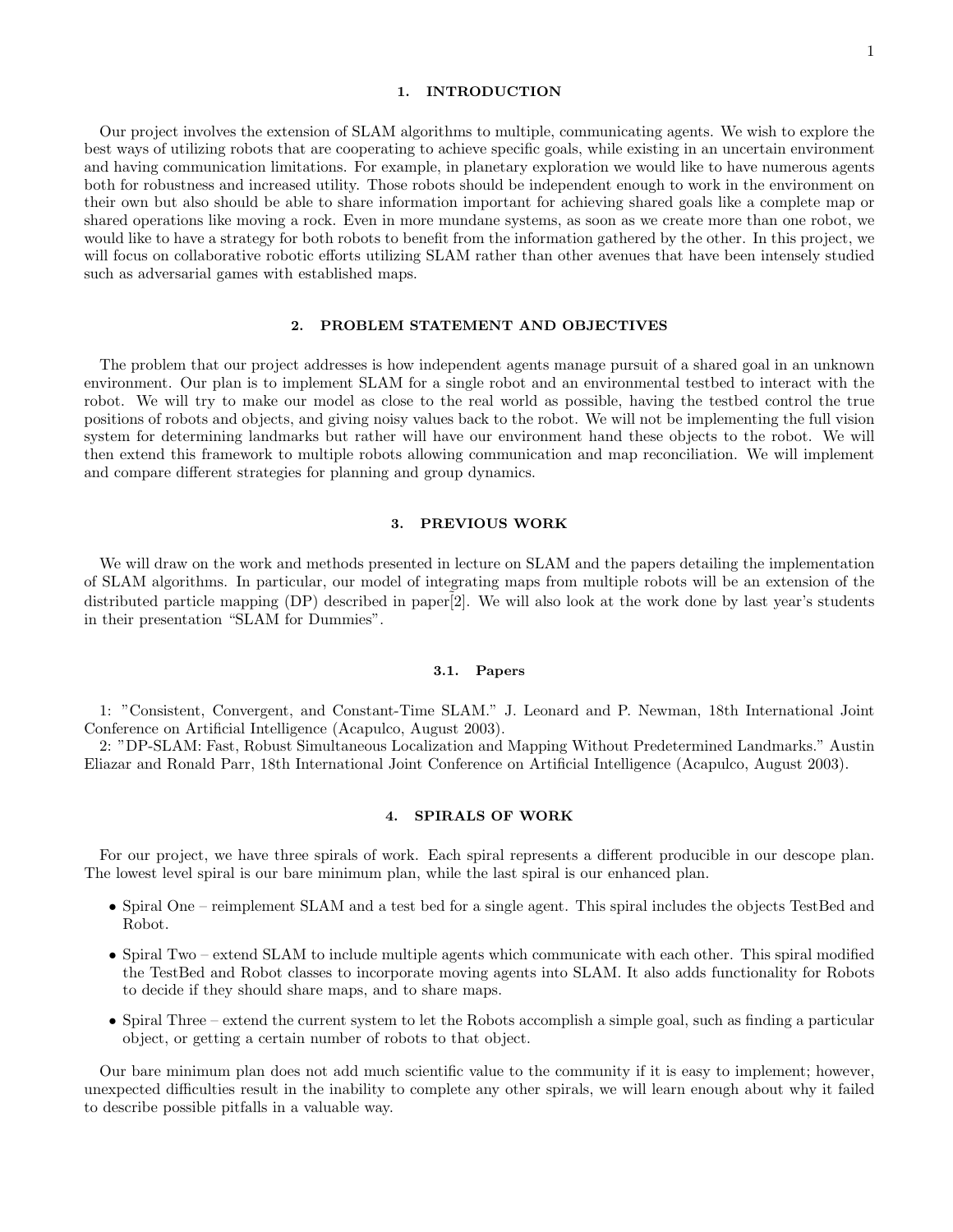The second spiral, the baseline plan, adds scientific value by developing a way for robots to simultaneously map a space using SLAM. Because detailed communications may be time costly, we will create a fast method of communicating which allows robots to see if they will gain value by communicating large maps to each other. Additionally, we will modify DP-SLAM to be used by a robot incorporating another robot's map.

The third spiral is our enhanced plan, and would explore the use of our system. There are several goals we have in mind, and will choose one based on time allowances. A possible goal includes asking the robots to find an object (such as a scientifically interesting sample, or a particular mineral), and then requiring that a certain number of robots go to that site to carry it back. Another possible goal includes looking for an exit or safe zone, and then attempting to communicate that zone to as many other robots as possible before Godzilla hits (at which point, robots would need to rush to the safe zone while avoiding Godzilla).

#### 5. PROPOSED TECHNICAL APPROACH

Our technical approach is designed to preserve the modularity of the spirals, so that we can completely finish a spiral and reconvene to modify the remainder of the approach and timeline before beginning the next spiral. We will implement our project in Java; hence our technical approach is organized by objects and their methods.

To complete the first spiral, of a single SLAM using agent and a test bed, we will create two objects (a TestBed and a Robot). Their specifications will be as follows:

The TestBed will provide a two dimensional environment, reminiscent of flat land. It will keep track of the positions of fixed objects (circles and line segments), and robots. It will need internal methods to detect collisions, and detect if an object is in the line of sight of the robot. It will have external methods that allow a robot to request to turn, see objects, and move forward. The see method will return a noisy distance to an object along the current line of sight of the robot, while the turn and forward methods will update the TestBed position of the robot (incorporating noise). We choose to have the TestBed incorporate the noise of movement and measurement to avoid programming mistakes in which the robot knows the exact amount of noise, and therefore the true value. If we find progress is made quickly, we may incorporate a graphic display.

The Robot will have an internal matrix which represents the noisy map of the universe, and a Kalman filter to update this map over time. During phase 1, the Robot will have a wander routine as a stub for actual planned movements. In order to move, see, or turn, it will request the board to perform the action. If we find that progress is made quickly on spiral 1, we may incorporate loop closing into the robot.

In completing the second spiral, we will modify the two above objects as follows:

The TestBed will need some changes to mediate robot communication, and prevent robots from existing in the same place. Communication will require that the two robots are within a certain distance (larger than the requirement for sight), and that there are no objects between the two. The TestBed would need to tell each robot that it hears another robot at a particular distance and direction. We are uncertain if we will add noise to this measurement, make it only an order of magnitude estimate, or let it be a perfect measurement. Since sound will only result in giving information about a moving target and not the static map, we do not feel this is an important detail at this time.

The Robot class will need three additions. First, it will need to recognize moving robots as not static, and as such, not put them into the map. Secondly, when it recognizes a robot in the general vicinity, it should check if it has communicated recently with that robot, and if not, open a line of communication. This initial communication would determine if the two robots have adequately large portions of unshared map. This can be completed by communicating a set of ordered points to describe a polygon, and then calculating if the two polygons have different regions. Thirdly, it should create a route to approach the robot and visually see it, and then to determine their relative origins and transfer their maps. The map transfer would need to take into account the uncertainty of the robots positions, and their uncertainty in visually measuring each other.

To implement Spiral 3, we will need to decide upon an adequately small plan for the robots (given the remaining time constraints). We are leaving this plan open ended at this time, because we do not necessarily expect to get this far in the project. However, the likely qualities of this plan include distributively searching for a goal object, and attempting to get a certain number of agents near the goal. To make this plan, we will likely need to edit the robots so that they have some basic path planning mechanism, and can recognize a goal object. We will also need to incorporate an idea of where other robots are located (up until this point, we have left them off the map for simplicity). Lastly, the specific reasoning about the goal will need to be added (such as, attempt to remain close to the goal while finding other robots).